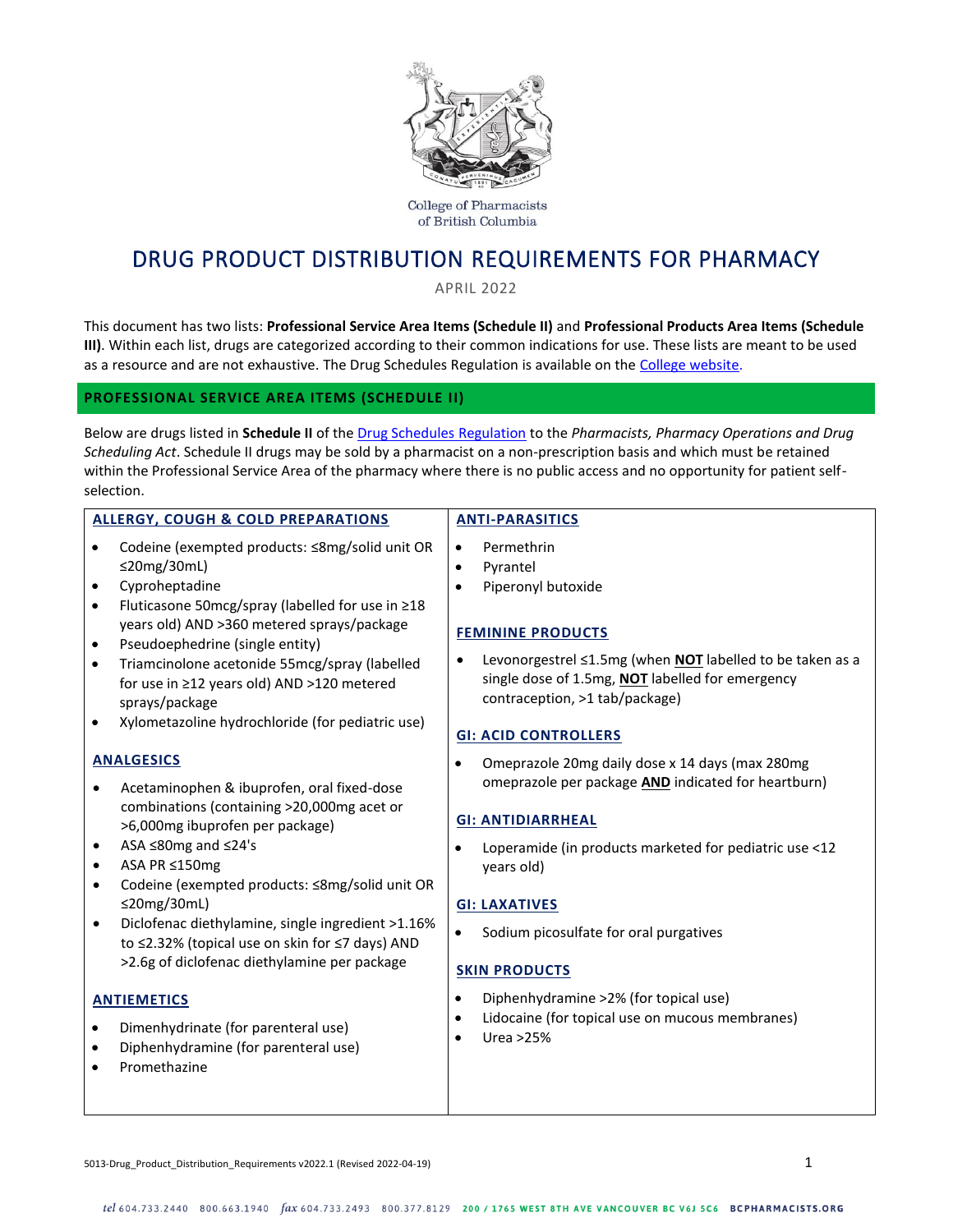## **PROFESSIONAL PRODUCTS AREA ITEMS (SCHEDULE III)**

Below are drugs listed in **Schedule III** of th[e Drug Schedules](http://www.bclaws.ca/civix/document/id/complete/statreg/9_98) Regulation to *The Pharmacists, Pharmacy Operations and Drug Scheduling Act*. Schedule III drugs may be sold by a pharmacist to any person from the self-selection Professional Products Area of a licensed pharmacy.

| ALLERGY, COUGH AND COLD PREPARATIONS                                                                                                                                                                                                                                                                                                                                                                                                                                                                                                                                                                                                                                                                                                                 | <b>FEMININE PRODUCTS</b>                                                                                                                                                                                                                                                                                                                                                                                                                                                                                                                                                                                                       |
|------------------------------------------------------------------------------------------------------------------------------------------------------------------------------------------------------------------------------------------------------------------------------------------------------------------------------------------------------------------------------------------------------------------------------------------------------------------------------------------------------------------------------------------------------------------------------------------------------------------------------------------------------------------------------------------------------------------------------------------------------|--------------------------------------------------------------------------------------------------------------------------------------------------------------------------------------------------------------------------------------------------------------------------------------------------------------------------------------------------------------------------------------------------------------------------------------------------------------------------------------------------------------------------------------------------------------------------------------------------------------------------------|
| Cetirizine (<10mg for pediatric use <12 years old)<br>$\bullet$<br>Desloratidine (pediatric use <12 years old)<br>$\bullet$<br>Dexbrompheniramine<br>$\bullet$<br>Diphenhydramine<br>$\bullet$<br>Dextromethorphan when DM base >300mg/pack or<br>$\bullet$<br>DM Hydrobromide >409.3mg/pack<br>Doxylamine<br>Fluticasone 50mcg/spray (labelled for use in ≥18 years<br>$\bullet$<br>old) AND ≤360 metered sprays/package<br>Loratidine (pediatric use <12 years old)<br>$\bullet$<br>Pseudoephedrine (combination products)<br>$\bullet$<br>Sodium cromoglycate (<2% for ophthalmic OR<br>$\bullet$<br>intranasal use)<br>Triamcinolone aqueous nasal spray 55mcg/spray (label<br>$\bullet$<br>for use in ≥12 years old) AND ≤120 metered spray per | Clotrimazole (for intra-vaginal use)<br>$\bullet$<br>Fluconazole (150mg x1 dose)<br>$\bullet$<br>Levonorgestrel 1.5mg when labelled to be taken as a<br>$\bullet$<br>single dose of 1.5mg AND for emergency contraception<br>AND max 1 tab/package<br>Miconazole (for vaginal use)<br>$\bullet$<br><b>GI: ACID CONTROLLERS (INDICATED FOR TREATMENT</b><br><b>OF HEARTBURN)</b><br>Cimetidine ≤100mg/unit<br>$\bullet$<br>Famotidine ≤20mg/unit when >600mg/package<br>$\bullet$<br>Ranitidine ≤150mg when >4500mg/package<br>٠<br>Esomeprazole 20mg daily dose x 14 days (max 280mg<br>$\bullet$<br>esomeprazole per package) |
| package                                                                                                                                                                                                                                                                                                                                                                                                                                                                                                                                                                                                                                                                                                                                              | <b>GI: ANTINAUSEANTS</b><br>Dimenhydrinate (for oral or rectal use)<br>$\bullet$                                                                                                                                                                                                                                                                                                                                                                                                                                                                                                                                               |
| <b>ANALGESICS &amp; MUSCLE RELAXANTS</b><br>Acetaminophen in sustained release formulation:                                                                                                                                                                                                                                                                                                                                                                                                                                                                                                                                                                                                                                                          | <b>GI: HEMORRHOID PREPARATIONS</b>                                                                                                                                                                                                                                                                                                                                                                                                                                                                                                                                                                                             |
| >650mg/unit or >50 units/pack                                                                                                                                                                                                                                                                                                                                                                                                                                                                                                                                                                                                                                                                                                                        | Pramoxine (for topical use on mucous membranes)<br>$\bullet$                                                                                                                                                                                                                                                                                                                                                                                                                                                                                                                                                                   |
| Acetaminophen & ibuprofen, oral fixed-dose<br>$\bullet$<br>combinations (containing <20,000mg acetominphen or<br><6,000mg ibuprofen per package)<br>ASA PO ≥650mg<br>$\bullet$<br>ASA PO 81mg (adult use)<br>$\bullet$<br>ASA PR >150mg<br>$\bullet$                                                                                                                                                                                                                                                                                                                                                                                                                                                                                                 | <b>GI: LAXATIVES</b><br>Bisacodyl PO > 5mg/unit (containing > 105mg per<br>$\bullet$<br>package) OR PR > 10mg/unit (containing > 50mg<br>bisacodyl per package)<br>Lactulose<br>٠                                                                                                                                                                                                                                                                                                                                                                                                                                              |
| Chlorzoxazone<br>$\bullet$<br>Diclofenac diethylamine, single ingredient >1.16% to<br>$\bullet$<br>≤2.32% (topical use on skin for ≤7 days) AND max 2.6g<br>of diclofenac diethylamine per package<br>Diphenhydramine<br>$\bullet$                                                                                                                                                                                                                                                                                                                                                                                                                                                                                                                   | <b>HAIR CARE</b><br>Dimeticone 100 cSt solution 50% w/w (topical use for<br>٠<br>head lice)                                                                                                                                                                                                                                                                                                                                                                                                                                                                                                                                    |
| Ibuprofen ≤400mg/unit with >18000mg/package<br>$\bullet$<br>Ibuprofen (modified-release dosage form ≤600mg/unit)<br>$\bullet$<br>Methocarbamol<br>Orphenadrine citrate<br><b>EYE AND EAR PREPARATIONS</b>                                                                                                                                                                                                                                                                                                                                                                                                                                                                                                                                            | <b>ORAL PRODUCTS</b><br>Tetracaine (for topical use on mucous membranes)<br><b>SKIN PRODUCTS</b><br>Diphenhydramine ≤2% for topical use when sold in<br>$\bullet$<br>containers of >300mg diphenhydramine HCl<br>Lidocaine & Prilocaine<br>$\bullet$                                                                                                                                                                                                                                                                                                                                                                           |
| Antipyrine (for otic use)<br>Bacitracin (for ophthalmic use)<br>Gramicidin (for ophthalmic use)<br>Polymyxin (for ophthalmic use)<br>Sodium cromoglyate (≤2% for ophthalmic use)                                                                                                                                                                                                                                                                                                                                                                                                                                                                                                                                                                     | Nystatin (topical)<br>$\bullet$<br><b>SLEEPING AIDS</b><br>Diphenhydramine<br>$\bullet$                                                                                                                                                                                                                                                                                                                                                                                                                                                                                                                                        |
|                                                                                                                                                                                                                                                                                                                                                                                                                                                                                                                                                                                                                                                                                                                                                      |                                                                                                                                                                                                                                                                                                                                                                                                                                                                                                                                                                                                                                |